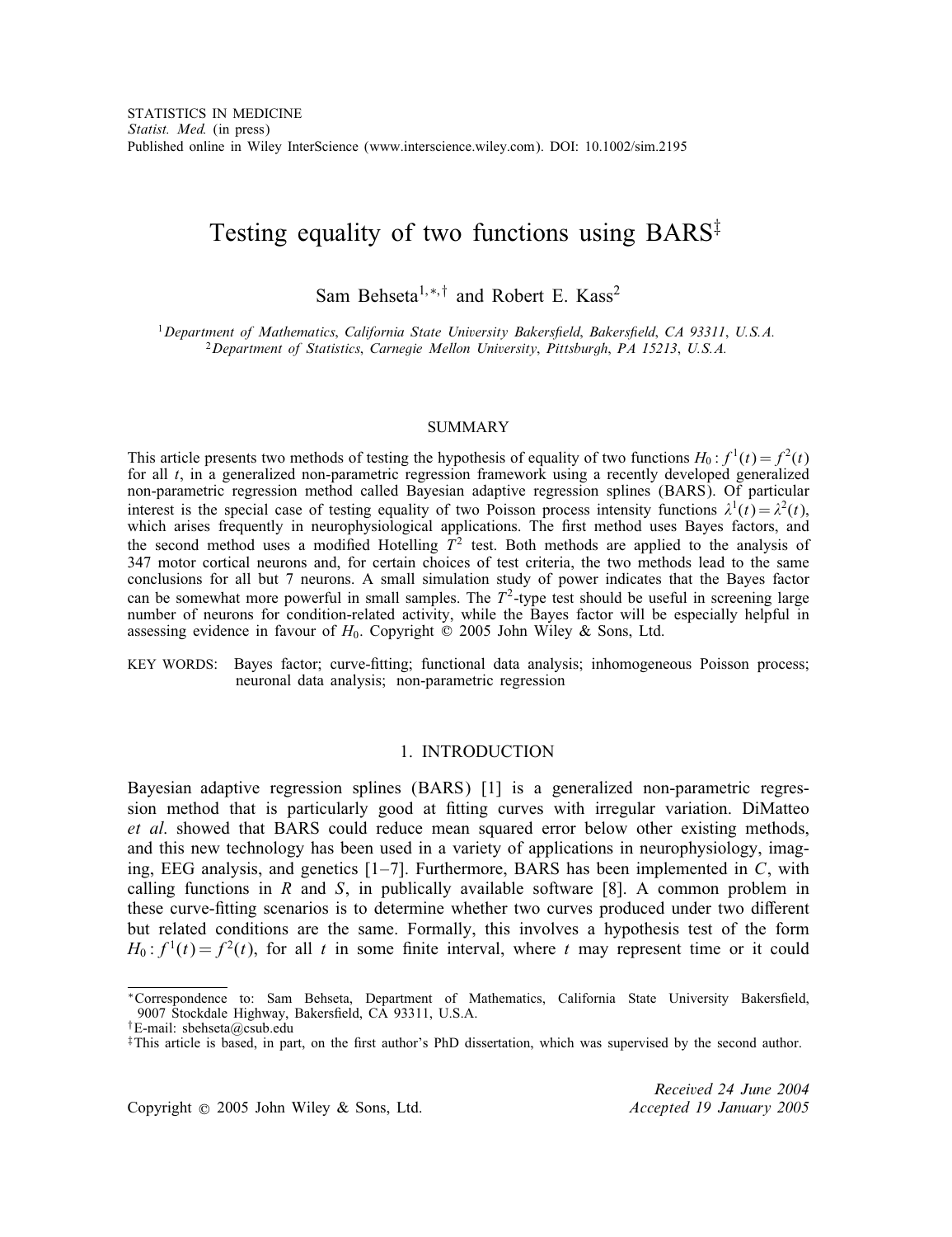be any explanatory variable to which the response is related. The purpose of this paper is to define and compare two methods of testing this hypothesis in conjunction with BARS.

We are especially interested in applying this new methodology in neurophysiological applications, where the problem becomes one of testing equality of two Poisson process intensity functions  $\lambda^1(t)$  and  $\lambda^2(t)$ . Neurophysiologists examine activity of individual neurons *in vivo* in order to characterize their responsiveness either to some stimulus presented to the animal or to some behaviour the animal is engaged in (such as moving its hand). Typically, many neurons (often hundreds) are examined from a particular brain region during several months of experimentation. The need for a test of  $H_0: \lambda^1(t) = \lambda^2(t)$  arises in two circumstances. First, it may be important to establish that some neurons are not at all responsive to the stimulus or task, so that  $H_0$  might hold in some cases. Second, even when  $H_0$  is not itself interesting, an experimenter still may wish to eliminate from further consideration those neurons for which the data cannot establish conclusively that the neurons *are* responsive. Thus, in this latter case, a screening procedure of some kind is invoked. The methods we discuss here are useful for both purposes.

There is a substantial literature on the general problem of testing equality of two functions, focusing mainly on the special case of non-linear regression. A nice overview is provided by Fan and Lin [9] and a more recent treatment is given by Neumeyer and Dette [10]. The method of Fan and Lin is, in principle, quite general, but in the case of testing equality of Poisson intensity functions would require pre-processing, and furthermore assumes equispaced time points, which is not essential in our approach. An important observation, discussed by Fan and Lin, is that tests based on large numbers of time points may not be very powerful. Our use of BARS, however, drastically reduces the dimensionality of the problem by tting splines with a relatively small number of knots. After presenting the methodology we report simulation results to substantiate the intuition that the methods we discuss should have good power against smooth but relatively small departures from equality.

BARS uses data  $y_1, \ldots, y_p$  obtained at  $t = t_1, \ldots, t_p$ , with each  $Y_j$  assumed to depend probabilistically on  $f(t_i)$  through the model

$$
Y_j \sim p(y_j|\theta_j,\zeta) \n\theta_j = f(t_j)
$$
\n(1)

with f being a spline having an unknown number of knots at unknown locations  $\xi_1, \ldots, \xi_k$ . Model (1) includes a vector of nuisance parameters  $\zeta$  to indicate generality. In the Poisson case, however, there are no nuisance parameters and in what follows we will, for convenience, drop  $\zeta$  from our notation. Writing  $f(t)$  in terms of basis functions  $b_{\zeta,h}(t)$  as  $f(t) = \sum_h b_{\xi,h}(t) \beta_{\xi,h}$  the function evaluations  $f(t_1),..., f(t_p)$  may be collected into a vector  $(f(t_1),..., f(t_p))^T = X_\xi \beta_\xi$ , where  $X_\xi$  is the design matrix and  $\beta_\xi$  is the coefficient vector. For a given knot set  $\xi = (\xi_1,...,\xi_k)$  model (1) poses a relatively easy estimation problem; for exponential-family responses (such as Poisson) it becomes a generalized linear model. The hard part of the problem is determining the knot set  $\xi$ , and using the data to do so provides the ability to fit a wide range of functions (as reviewed by Hansen and Kooperberg  $[11]$ ). In Section 2 we briefly review the strategy used by BARS.

Now suppose we were to choose a particular knot set  $\xi$  and use it for both of the two curve-fitting problems, namely; determining  $\xi$  and utilizing the data to do so. Then  $H_0$  could be re-expressed as  $\beta_{\xi}^1 = \beta_{\xi}^2$  and the likelihood ratio test could be applied to test  $H_0$  *versus* the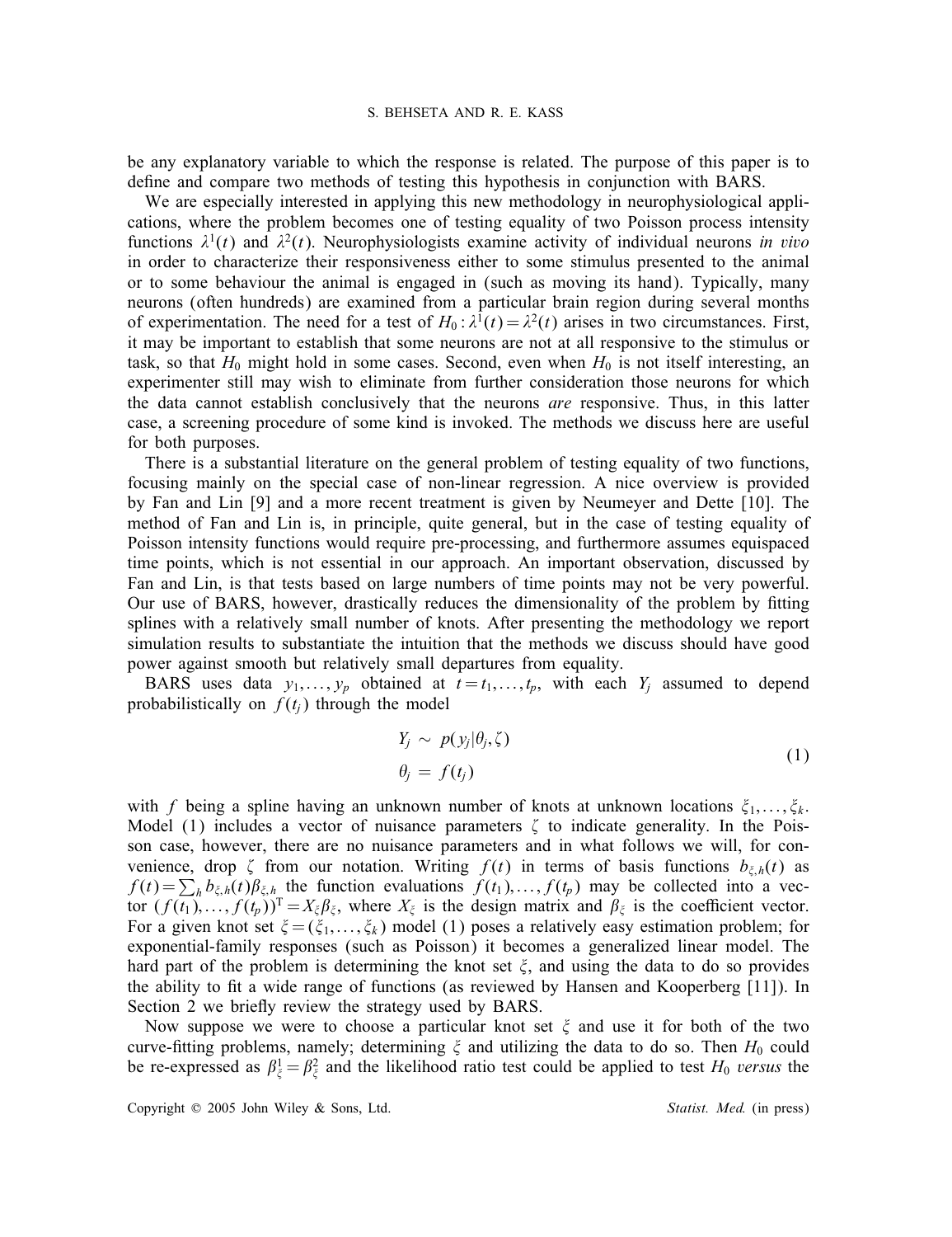alternative  $\beta_{\xi}^1 \neq \beta_{\xi}^2$ . Although this is, at first glance, an appealing possibility, it is not clear how to carry out such a determination of a single knot set. Furthermore, using the likelihood ratio for a single knot set would ignore the uncertainty due to knot set selection. To solve the first problem we developed a version of BARS that fits  $f<sup>1</sup>(t)$  and  $f<sup>2</sup>(t)$  together, under the assumption that they share the same knot set. To circumvent the second problem we defined a suitable Bayes factor for testing  $H_0$  against the same-knot-set alternative  $H<sub>A</sub>$ , which takes account of the posterior distribution on  $\xi$ . Implementation details for this Bayes factor are given in Section 3. While we have obtained very good results using the Bayes factor, it does require both functions to use the same knot set (as would the likelihood ratio test) which may be restrictive. One reason we are concerned about using the same knot set for both functions is that in our recent study of methods for assessing variability among many curves we found [2], somewhat surprisingly, that a random-coefficient hierarchical model that assumed the same knot sets among all curves did not perform as well as an alternative approach based on fitting the curves separately. Therefore, in Section 4, we introduce our second procedure, which begins with separate BARS fits for  $f<sup>1</sup>(t)$  and  $f<sup>2</sup>(t)$  and produces a p-value based on an analogue of Hotelling's  $T^2$  for testing equality of two multivariate Normal means.

Figure 1 displays data from 2 primary motor cortical neurons, each recorded under two experimental conditions in a sequential reaching task [12]. These 2 neurons were selected



Figure 1. Responses of 2 motor cortical neurons under repeating-mode and random-mode conditions. BARS intensity functions (neuronal spikes/s) are overlaid on peristimulus time histograms. Horizontal axes are experimental time (in milliseconds), with 0 corresponding to the time at which the monkey's hand leaves the previous button and begins to move to the new button. Top left: Neuron 1 in random-mode condition. Top right: Neuron 1 in repeating-mode condition. Bottom left: Neuron 2 in random-mode condition. Bottom right: Neuron 2 in repeating-mode condition. It appears from inspection that neuron 1 responds similarly in the two conditions while neuron 2 responds differently.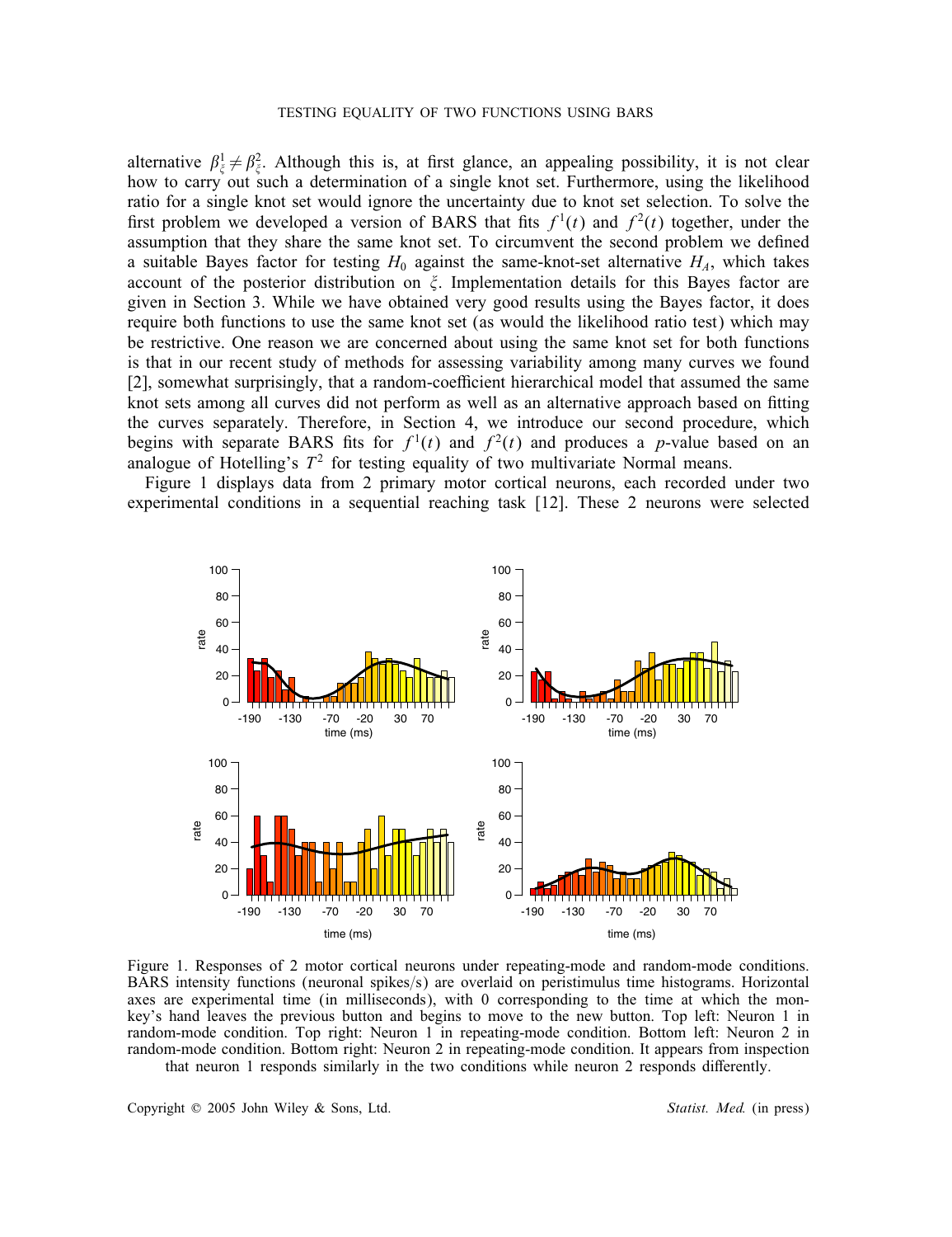from 347 neurons examined in this experiment. Overlaid on the data histograms are the BARS fits. According to our methods, one neuron clearly responds differently to the two experimental conditions, while for the other neuron the data are inconclusive. In Section 5 we discuss the details and we also summarize our comparison of the two methods across all 347 neurons. In Section 6 we present a small simulation study of the two methods.

# 2. BACKGROUND ON BARS

BARS is an MCMC-based algorithm that samples from a suitable approximate joint posterior distribution on the knot set  $\zeta$  and number of knots k. This, in turn, produces samples from the posterior on the space of splines. In practice, cubic splines and the natural spline basis have been used in most applications. BARS could be viewed as a powerful engine for searching for an 'optimal' knot set, but because it generates a posterior on the space of splines it produces an improved spline estimate based on model averaging [13] and it also provides uncertainty assessments. Importantly, the uncertainty assessment includes uncertainty about knot placement.

The standard output of BARS is a sample from the joint posterior of  $(\xi, k)$  but, for notational convenience, in most of our presentation we leave  $k$  implicit and discuss the posterior on  $\xi$  (k is the length of the vector  $\xi$ ). Details of implementation are described in Reference [8]. In brief, key features of the MCMC implementation of BARS include (i) a reversible-jump chain on  $\xi$  after integrating the marginal density

$$
p(y|\xi) = \int p(y|\beta_{\xi}, \xi) \pi(\beta_{\xi}|\xi) d\beta_{\xi}
$$
 (2)

(where  $y = (y_1, \ldots, y_n)$ ), the integration being performed exactly for Normal data and approximately, by Laplace's method, otherwise, (ii) continuous proposals for  $\xi$ , and (iii) a locality heuristic for the proposals that attempts to place potential new knots near existing knots. BARS explores the space of generalized regression models defined by  $\xi$  and  $k$  and the prior on k can, in some cases, control the algorithm in important ways  $[1, 4, 11]$ .

The essential idea of using reversible-jump MCMC to select knots was suggested by Denison *et al*. [14], following the lead of Green [15], who discussed the special case of change-point problems. However, aspects of BARS outlined in (i)–(iii) distinguish it from (and improve upon) the method of Denison  $et$  al. (see Reference [14]). The first implementation feature, item (i) above, introduces an analytical step within the MCMC partly to simplify the problem of satisfying detailed balance and partly for the sake of MCMC efficiency (which is generally increased when parameters are integrated; see Reference [16]). In addition, BARS takes advantage of the high accuracy of Laplace's method in this context. In doing so the 'unit-information' prior discussed by Kass and Wasserman [17] and Pauler [18] has been used (as  $\pi$  in (2)), and this gives the interpretation that the algorithm is essentially using the Bayes information criterion (BIC) to define a Markov chain on the knot sets. We return to the unit-information prior and BIC below. The importance of performing integral (2), at least approximately, has been stressed by Kass and Wallstrom [4]. Continuous proposals and the locality heuristic (items (ii) and (iii)) together allow knots to be placed close to one another, which is advantageous when there is a sudden jump in the function. It might be thought that non-differentiable curves would require placement of multiple knots at the same location, but

Copyright  $\heartsuit$  2005 John Wiley & Sons, Ltd. **Statist. Med.** (in press)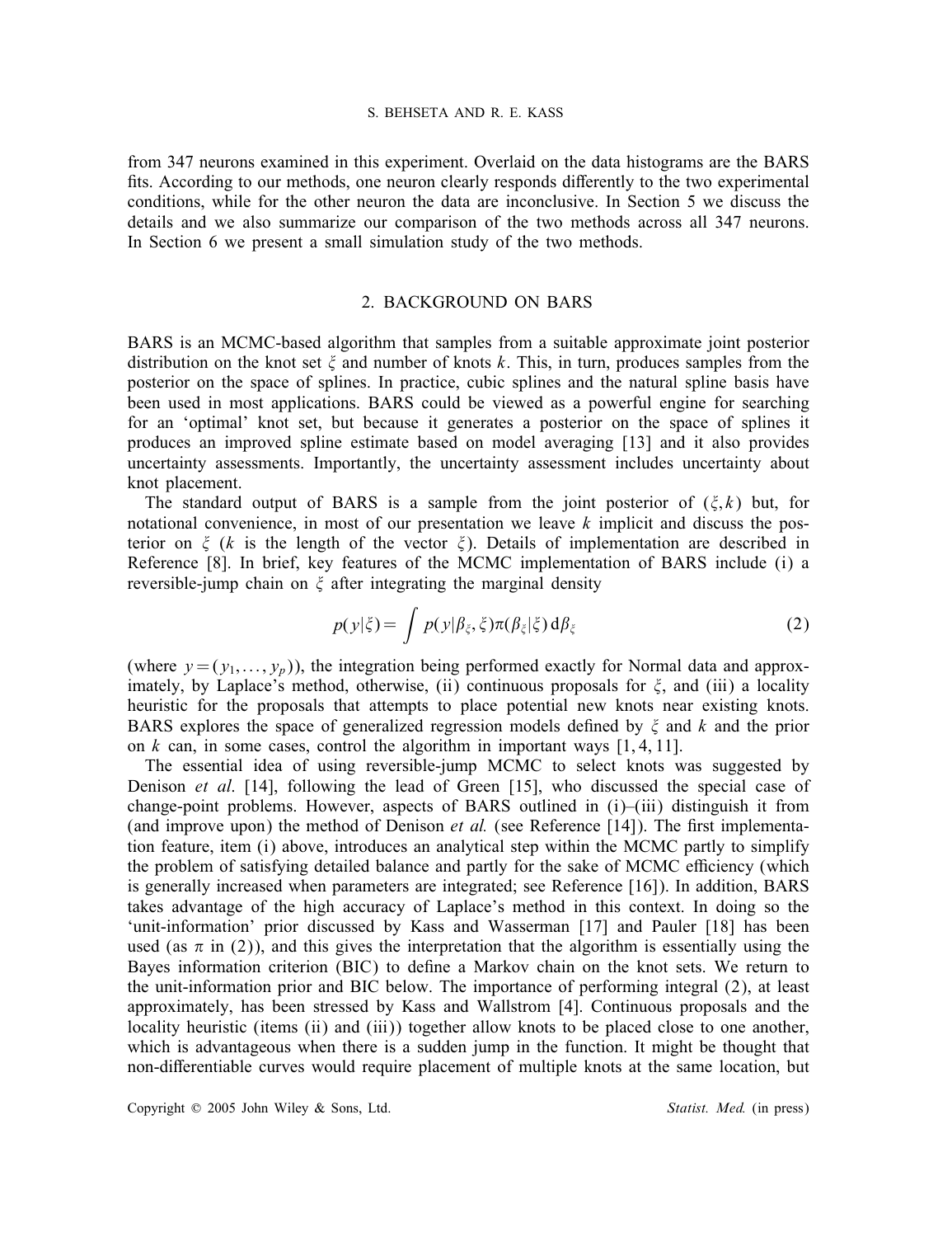DiMatteo *et al.* found (and showed in their paper) that it was unnecessary to modify BARS in this way: the algorithm places knots essentially on top of each other when necessary.

## 3. BAYES FACTOR

In conjunction with (1) we consider the null hypothesis  $H_0: \beta_{\xi}^1 = \beta_{\xi}^2$  versus the alternative  $H_A: \beta_{\xi}^1 \neq \beta_{\xi}^2$ , but the knot set  $\xi$  remains unknown. We wish to test  $H_0$  based on data  $y^1 = (y_1^1, \ldots, y_{p1}^1)$  and  $y^2 = (y_1^2, \ldots, y_{p2}^2)$ . The Bayes factor is deceptively easy to write. It is given by

$$
B = \frac{\int p(y^1 | \beta_{\xi}, \xi) p(y^2 | \beta_{\xi}, \xi) \pi(\beta_{\xi}, \xi) d\beta d\xi}{\int p(y^1 | \beta_{\xi}, \xi) p(y^2 | \beta_{\xi}, \xi) \pi(\beta_{\xi}, \beta_{\xi}, \xi) d\beta_{\xi} d\beta_{\xi}^2 d\xi}
$$

There are two issues in implementing this Bayesian hypothesis test: First, BARS must be modified so that the same knots are used for both curves. Second,  $B$  must be computed from the posterior sample produced by BARS. We discuss the latter computation in the next two subsections, then return to modification of BARS.

#### *3.1. Computation of B via posterior simulation*

BARS produces a sample from the joint posterior on  $\xi$  and k. The key step that allows the computation to proceed is to assume the two hypotheses are equally likely, rewrite the Bayes factor in terms of the posterior odds

$$
B = \frac{P(H_0|y^1, y^2)}{1 - P(H_0|y^1, y^2)}
$$

and then write the posterior probability  $P(H_0|y^1, y^2)$  in the form

$$
P(H_0|y^1, y^2) = \int P(\beta_{\xi}^1 = \beta_{\xi}^2|\xi, y^1, y^2) p(\xi|y^1, y^2) d\xi
$$

This says that the posterior probability of  $H_0$  may be obtained as the posterior expectation

$$
P(H_0|y^1, y^2) = E_{\xi|y^1, y^2} [P(\beta_{\xi}^1 = \beta_{\xi}^2 | \xi, y^1, y^2)]
$$
\n(3)

Thus, from the posterior sample of knot sets  $\xi^{(g)}$ , for  $g = 1, ..., G$  we compute

$$
P(H_0|y^1, y^2) \approx \frac{\sum_g P(\beta_{\xi}^1 = \beta_{\xi}^2 | \xi^{(g)}, y^1, y^2)}{G}
$$
 (4)

In other words, we are able to compute the model-averaged posterior probability as an average of model-fixed posterior probabilities. Equation  $(4)$  is valuable because, as we show in the next subsection, it is straightforward to compute  $P(\beta_{\xi}^1 = \beta_{\xi}^2 | \xi^{(g)}, y^1, y^2)$ , approximately, via BIC.

Copyright © 2005 John Wiley & Sons, Ltd. *Statist. Med.* (in press)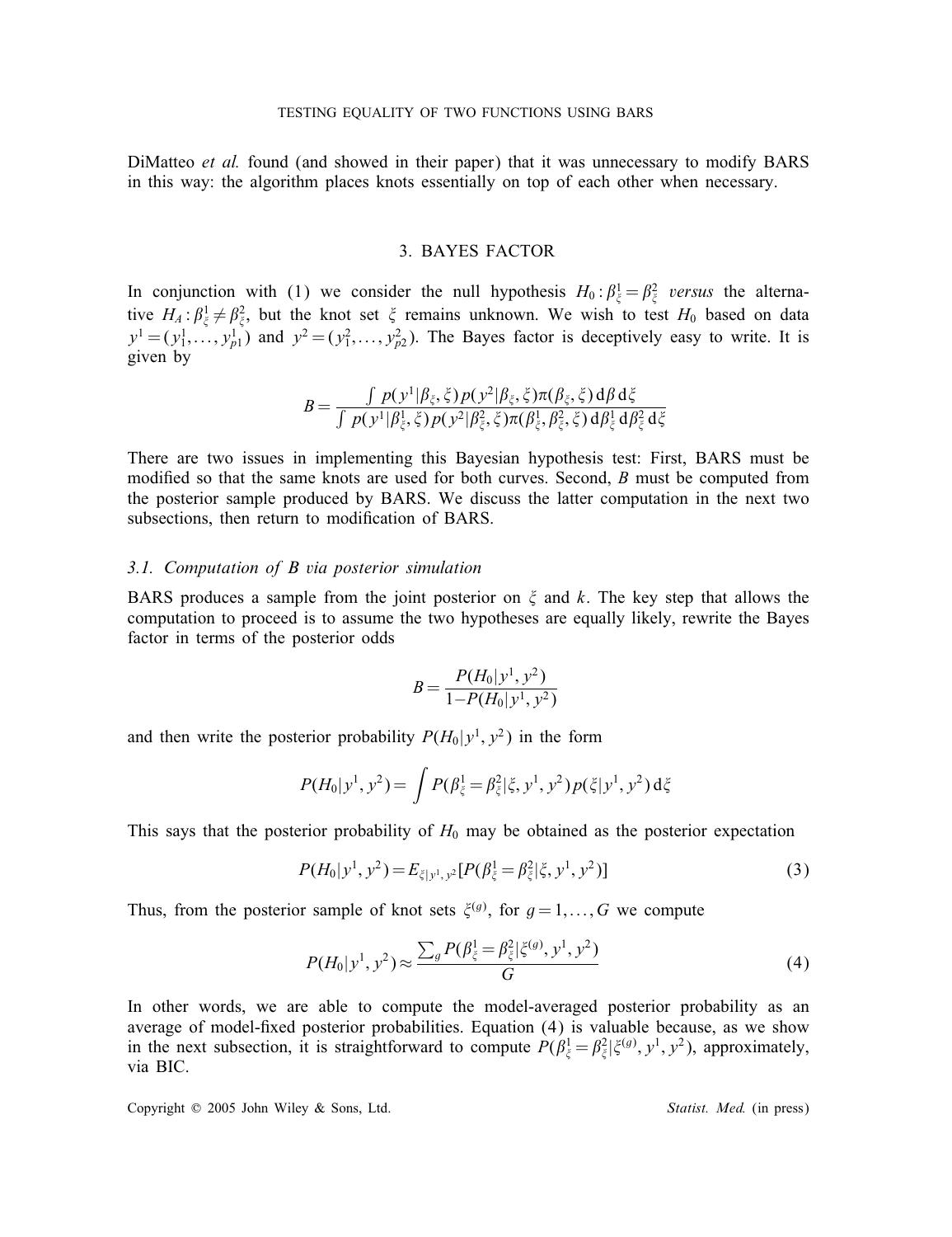## *3.2. BIC and posterior probability*

Conditionally on the knot set  $\xi$ ,  $H_0: \beta_{\xi}^1 = \beta_{\xi}^2$  defines a model nested within the alternative  $H_A$ . The theory in Reference [17] therefore applies and BIC may be used to approximate the posterior probability  $P(\beta_{\xi}^1 = \beta_{\xi}^2 | \xi^{(g)}, y^1, y^2)$ .

The Bayes information criterion (BIC) for a model M having parameter vector  $\theta$  is given by

$$
\text{BIC}(M) = -2\,p_M(y|\hat{\theta},M) + d(M)\log n
$$

where  $d(M) = \dim(\theta)$  and n is the sample size, here, the sum of the two experiments. When applied to  $H_0$  and  $H_A$ , conditionally on  $\xi$ , we have

$$
\mathrm{BIC}_{\xi}(H_0) = -2p(y^1|\hat{\beta}_{\xi})p(y^2|\hat{\beta}_{\xi}) + d_0 \log n
$$

and

$$
\mathrm{BIC}_{\xi}(H_A) = -2p(y^1|\hat{\beta}_{\xi}^1)p(y^2|\hat{\beta}_{\xi}^2) + d_A \log n
$$

where  $d_0$  and  $d_A$  are the respective dimensionalities of the spline models under  $H_0$  and  $H_A$ . This produces the difference BIC<sub> $\xi$ </sub>(H<sub>0</sub>)–BIC<sub> $\xi$ </sub>(H<sub>A</sub>) given by

$$
BIC_{\xi} = 2(p(y^1|\hat{\beta}_{\xi}^1)p(y^2|\hat{\beta}_{\xi}^2) - p(y^1|\hat{\beta}_{\xi})p(y^2|\hat{\beta}_{\xi})) - (d_A - d_0) \log n
$$
 (5)

The unit-information prior discussed by Kass and Wasserman [17] is a multivariate Normal distribution. It has the interpretation that the amount of information in the prior represented by its covariance matrix is equal to the amount of information in one data observation. Adopting it for  $\beta_{\xi}^{1}$  and  $\beta_{\xi}^{2}$  yields the approximation

$$
P(\beta_{\xi}^{1} = \beta_{\xi}^{2} | \xi, y^{1}, y^{2}) \approx \frac{\exp(\frac{1}{2}BIC_{\xi})}{1 + \exp(\frac{1}{2}BIC_{\xi})}
$$
(6)

Kass and Wasserman [17] showed that the BIC-based approximation has a theoretical error of order  $O(n^{-1/2})$  and is highly accurate in practice. Pauler [18] extended the argument to regression models and again showed the approximation to by highly accurate in practice.

The posterior probability of  $H_0$  may thus be computed, approximately, by combining equations  $(4)$ ,  $(6)$ , and  $(5)$ .

## *3.3. Modication of BARS*

It is straightforward to modify BARS so that it may be used to fit two functions simultaneously, constrained to have the same knots. The marginal density, or integrated likelihood, in (2) is replaced with

$$
p(y^1, y^2 | \xi) = \int p(y^1 | \beta_{\xi}^1, \xi) p(y^2 | \beta_{\xi}^2, \xi) \pi(\beta_{\xi}^1, \beta_{\xi}^2 | \xi) d\beta_{\xi}
$$

For non-Normal data this integral is approximated using BIC, as in the usual implementation of BARS. In the reversible-jump MCMC what is needed is the ratio of two such integrated likelihoods. In this case the log ratio is approximated by  $\frac{1}{2}BIC_{\xi}$ , defined analogously to (5).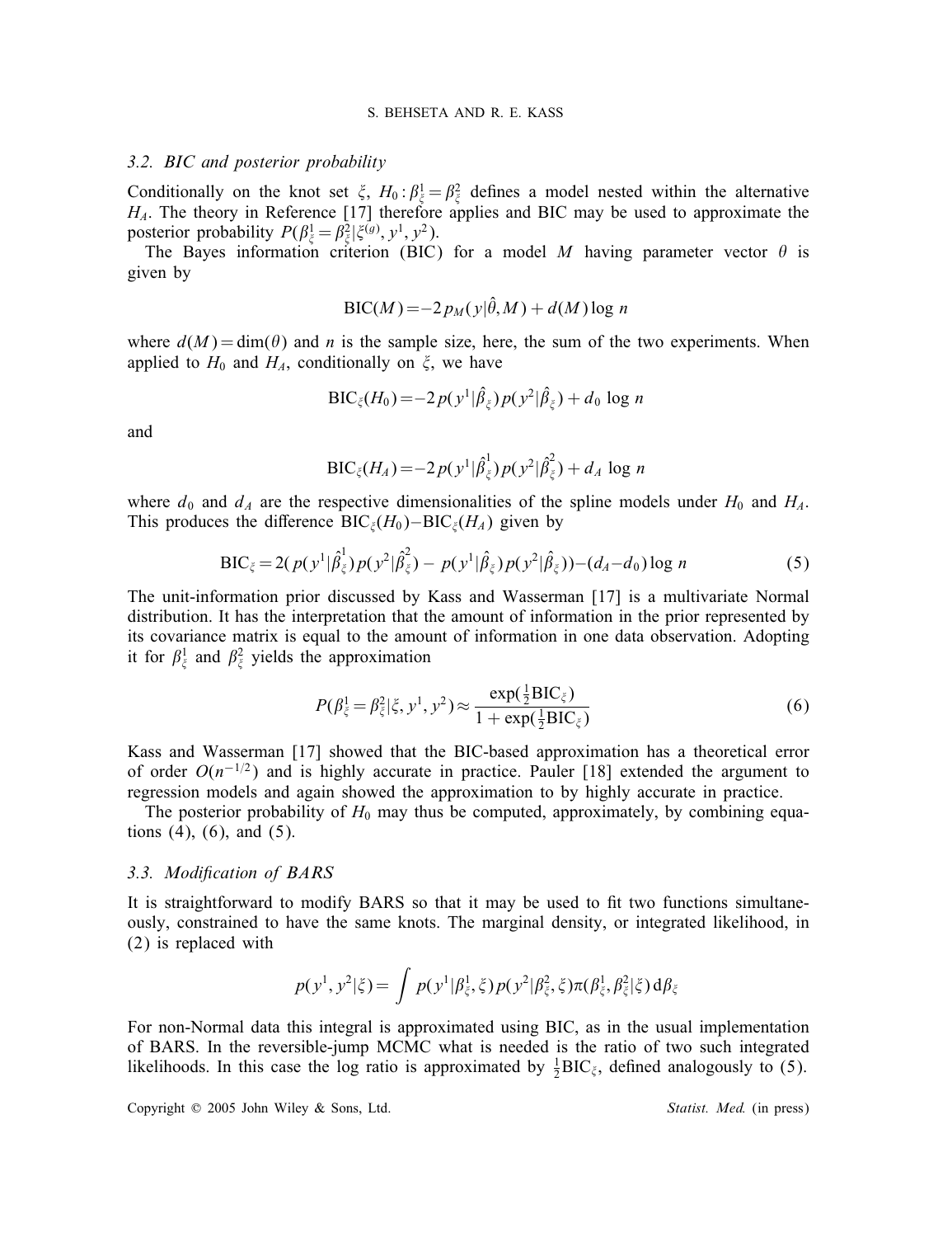# 4. A GAUSSIAN PROCESS TEST

In addition to a sample from the posterior from the joint posterior on  $\zeta$  and k, BARS can produce a sample from the posterior on a set of function evaluations  $U = (f(\tilde{t}_1), f(\tilde{t}_2), \dots, f(\tilde{t}_p))$ along a grid of points  $\tilde{t}_1, \tilde{t}_2, \ldots, \tilde{t}_p$ . Let us write the posterior mean produced by BARS as  $\hat{U}$ . For sample sizes typically used with BARS,  $\hat{U}$  will be approximately multivariate Normal with covariance matrix  $\Sigma$ , also produced by BARS. Assuming this approximate Normality holds for each of the two functions we write

$$
\hat{U}^j \sim N(U^j, \Sigma^j) \tag{7}
$$

for  $j = 1, 2$ , and the null hypothesis may now be written  $H_0: U^1 = U^2$ .

If we had  $\Sigma^1 = \Sigma^2$  and we estimated this covariance matrix with a pooled sample covariance under the assumption it was of full rank, then the hypothesis could be tested using Hotelling's  $T^2$ . However, not only do we have  $\Sigma^1 \neq \Sigma^2$  (and these are given by BARS and thus are not estimated with the sample covariance matrix) but these matrices are not of full rank (the grid size  $p$  is likely to be considerably larger than the dimensionality of the spline representation). We therefore modify the  $T^2$  statistic. We first rewrite the variance of  $\hat{U}^1 - \hat{U}^2$  in terms of its spectral decomposition

$$
\Sigma^1 + \Sigma^2 = P\Lambda P^T
$$

where  $\Lambda$  is the diagonal matrix of eigenvalues. We then suppose there are k positive eigenvalues and write the sub-matrices corresponding to these positive eigenvalues as  $P_k$ and  $\Lambda_k$ . The modified test statistic becomes

$$
T_k^2 = (\hat{U}^1 - \hat{U}^2)^T P_k^T \Lambda_k^{-1} P_k (\hat{U}^1 - \hat{U}^2)
$$

Under  $H_0$  we have  $P_k(\hat{U}^1 - \hat{U}^2) \sim N(0, \Lambda_k)$  and therefore we also have

$$
T_k^2 \sim \chi_k^2
$$

Thus, *p*-values are obtained immediately. In practice, the value of  $k$  may be determined by examining the magnitude of successive eigenvalues  $\lambda_i$  and stopping when

$$
\frac{\lambda_{k+1}}{\lambda_1 + \cdots + \lambda_k} < \varepsilon
$$

Because the grid of points could be arbitrarily fine, i.e.  $\tilde{t}_1, \tilde{t}_2, \ldots, \tilde{t}_p$  could be arbitrarily close together, we are effectively assuming the posterior mean function produced by BARS is a Gaussian process. We therefore call this procedure the Gaussian process test. It is important to note that this test explicitly accounts for the uncertainty in knot selection, because that uncertainty is incorporated into the posterior covariance matrices  $\Sigma^{j}$ .

# 5. DATA ANALYSIS

The data in Figure 1 came from a study of primary motor cortex neurons in monkeys during two conditions of a sequential pointing task [19]. Relevant experimental details are summarized

Copyright © 2005 John Wiley & Sons, Ltd. *Statist. Med.* (in press)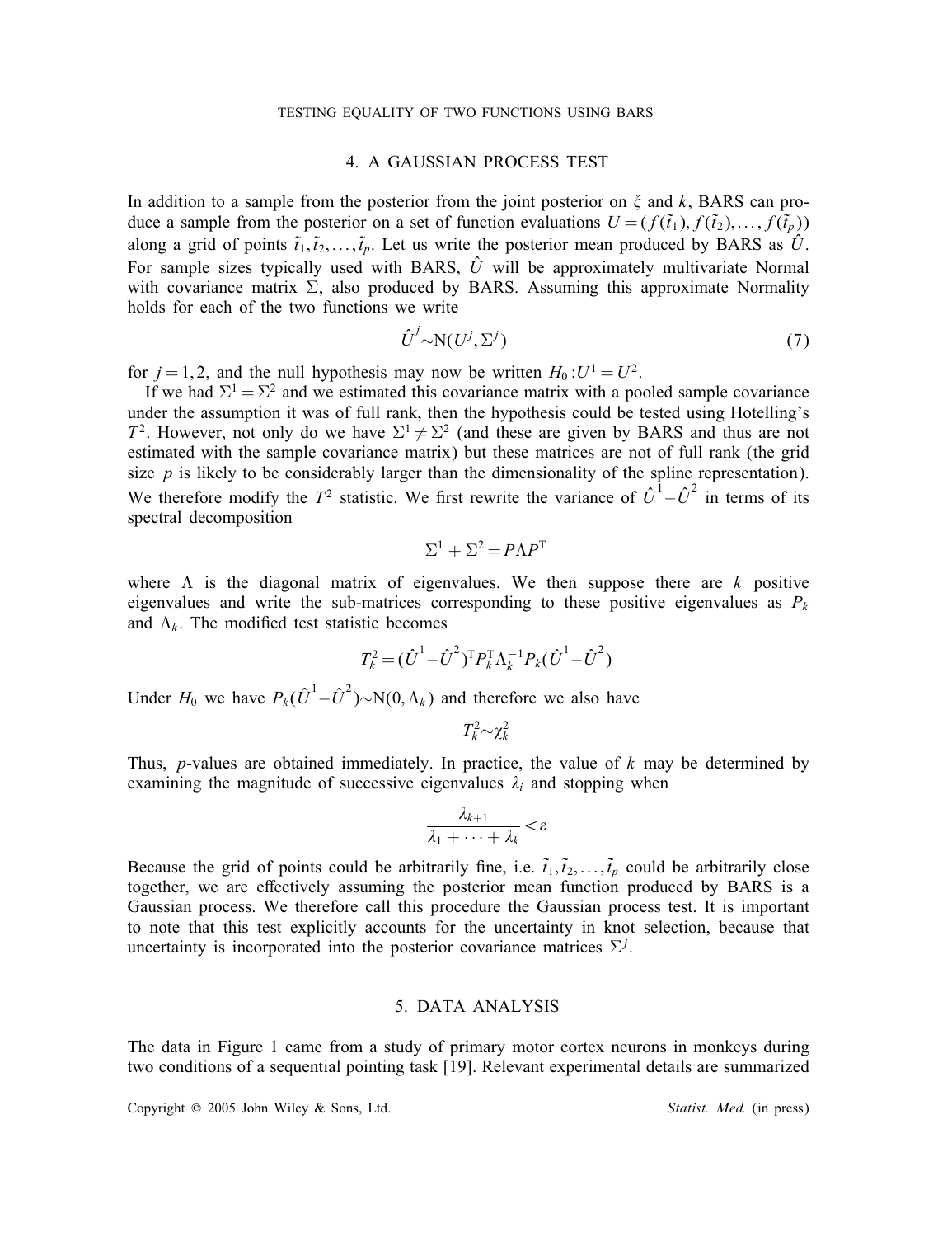|                         | $T_k^2$ , $p < 0.01$ | $T_k^2$ , $p > 0.01$ |  |
|-------------------------|----------------------|----------------------|--|
| $P(H_0 y^1, y^2)$ < 0.1 | 313                  |                      |  |
| $P(H_0 y^1, y^2) > 0.1$ |                      |                      |  |

Table I. Comparison of Bayes factor (posterior probability  $P(H_0|y^1, y^2)$ ) and Gaussian process test  $(T_k^2)$  among 347 neurons.

With the cut-offs  $P(H_0|y^1, y^2)$  < 0.1 and  $p < 0.01$  the two tests disagreed on only 7 neurons.

in the PhD thesis of Behseta [20] and some analysis has been reported in Reference [21]. In brief, firing times of a single neuron were recorded while a monkey completed the task, with increased firing rate of the neuron indicating increased functional activity. The task required the monkey to touch a particular sequence of 3 illuminated buttons, among 5 buttons in all. In the first experimental condition the button-touches were in a predetermined and highly practiced order ('repeating mode'), while in the second condition they were in random order ('random mode'). The experiment was repeated thousands of times, over the course of more than a year, while recordings were made on single neurons. On a given day several new neurons were typically examined. (It was not possible to re-examine neurons across days.) A standard practice is to aggregate firing times for a given neuron across experimental replications into 10 ms time bins, thereby reducing the data to a count for each bin (the information lost being negligible), and this is the form in which we have analysed the data here. Figure 1 displays the resulting histograms for 2 of the neurons (out of a total of 347) over a 300 ms period, with BARS fits overlaid. (The histograms have been normalized by dividing by the number of experimental replications for each neuron, thereby making the units events/s/replication, which are the units associated with the Poisson process intensity functions.) For a general discussion of statistical methods in a related neurophysiological context, see Reference [22]. Among other things, that work verified that it is safe to treat such aggregated and binned data as generating Poisson-distributed counts.

The fitted intensity functions from the first neuron, in the top two panels of Figure 1, do not appear to be much different, while those from the second neuron, in the bottom two panels, do seem to be different. It is useful to have formal hypothesis tests for several reasons. First, there is non-trivial noise due to relatively limited sample sizes: the number of trials for the first neuron in the repeating and random conditions were  $r = 21$  and 19 while for the second neuron there were  $r = 46$  and 12. Such relatively small numbers of trials are common in neurophysiological research. Second, with large numbers of neurons to examine (347 in this case) it is helpful to have an automated procedure. Third, as we indicated earlier it is sometimes of interest to evaluate the evidence *in favour of*  $H_0$ . For this purpose the Bayes factor is particularly helpful because the  $p$ -value cannot separate failure to reject due to insufficient data from failure to reject due to evidence in favour of  $H_0$ . (See Reference [13], for further discussion of this point.)

We applied the Bayes factor and Gaussian process tests to each of the 2 neurons. For the first neuron, we obtained  $k = 8$  for the degrees of freedom of the  $\chi^2$  statistic as explained in Section 4 followed by  $P(H_0|y^1, y^2) = 0.43$  and  $T_8^2 = 1.6$ ,  $p = 0.93$ . Taking account of the standard guidance for interpreting Bayes factors [13], these two methods both lead to the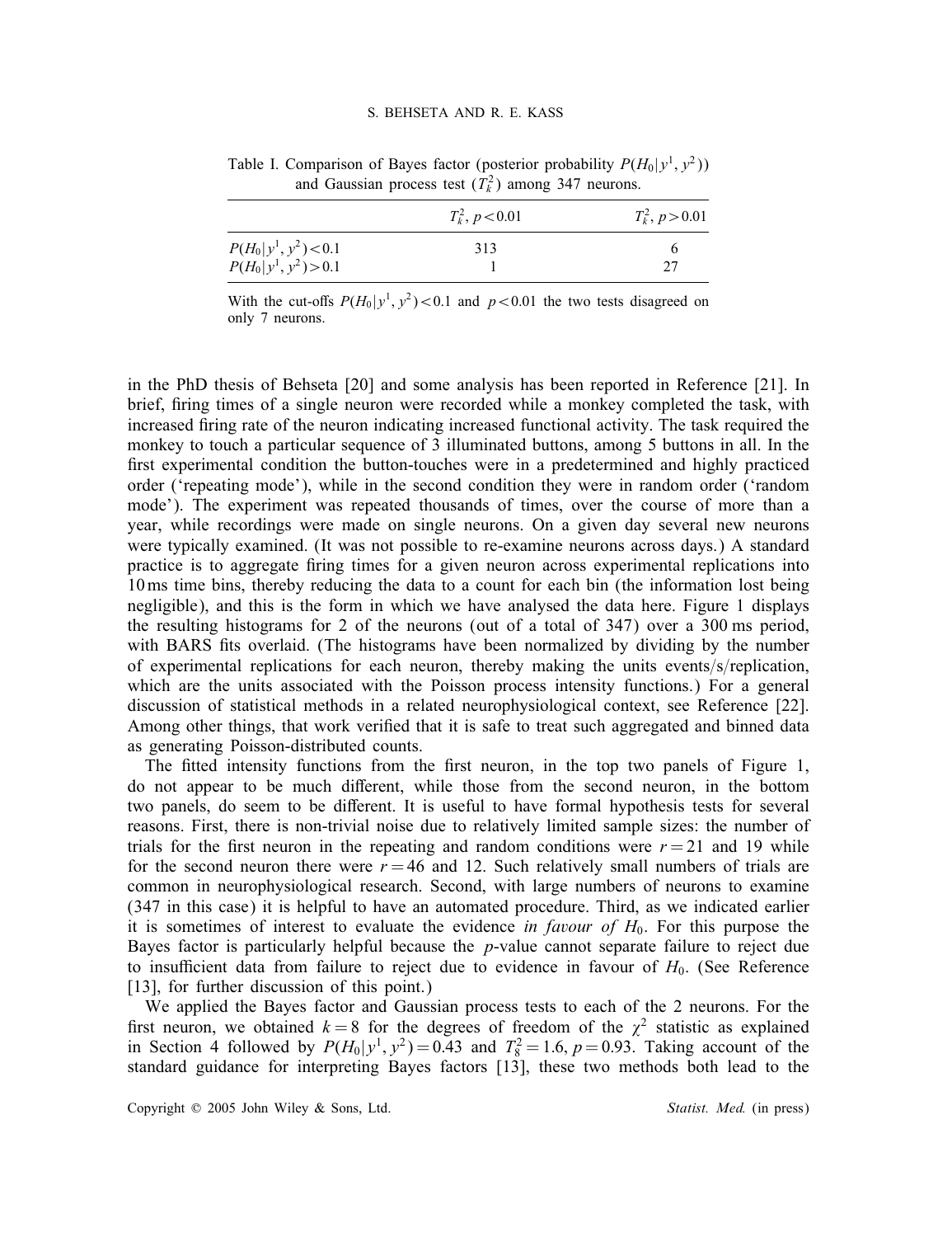#### TESTING EQUALITY OF TWO FUNCTIONS USING BARS

conclusion that there is no evidence against  $H_0$ . In addition, the Bayes factor indicates no evidence in favour of  $H_0$ . Thus, scientifically, there are insufficient data to draw any conclusion for the first neuron, but it would be reasonable to eliminate this neuron from any further analysis that involved only neurons that discriminated between the two conditions. For the second neuron we obtained  $P(H_0|y^1, y^2) = 0.040$  and  $T_8^2 = 20.1$ ,  $p = 0.010$ , supporting the apparent conclusion of significant difference based on visual examination of the figure.

The agreement of the two methods for these 2 neurons begs the question as to how often the methods agree for the whole data set. The results are displayed in Table I, where it is seen that the two methods almost always lead to the same conclusion (for the criteria  $P(H_0|y^1, y^2)$  < 0.1 and  $p$  < 0.01).

## 6. SIMULATION STUDY OF POWER

To examine the relative merits of the Bayes factor and Gaussian process tests we conducted a small power study in the context of testing equality of Poisson process intensity functions. We created two sets of distinct true functions and used three data scenarios. The functions were chosen for convenience but were designed to reflect the kind of modest effects we often see in neuronal data. The sample sizes are also realistic.

Figure 2 displays the two sets of intensity functions we chose, prior to scaling. In the figure they are shown as probability densities. In the simulations these densities were multiplied by



Figure 2. Curves used for the power study. Top, scenario A: Pictured Normal(47,49) and Normal(57,49) densities. Bottom, scenario B: Pictured are  $\chi^2(40)$  and Normal(57,49) densities. The densities were multiplied by 1000 to produce realistic neuronal intensity functions.

Copyright ? 2005 John Wiley & Sons, Ltd. *Statist. Med.* (in press)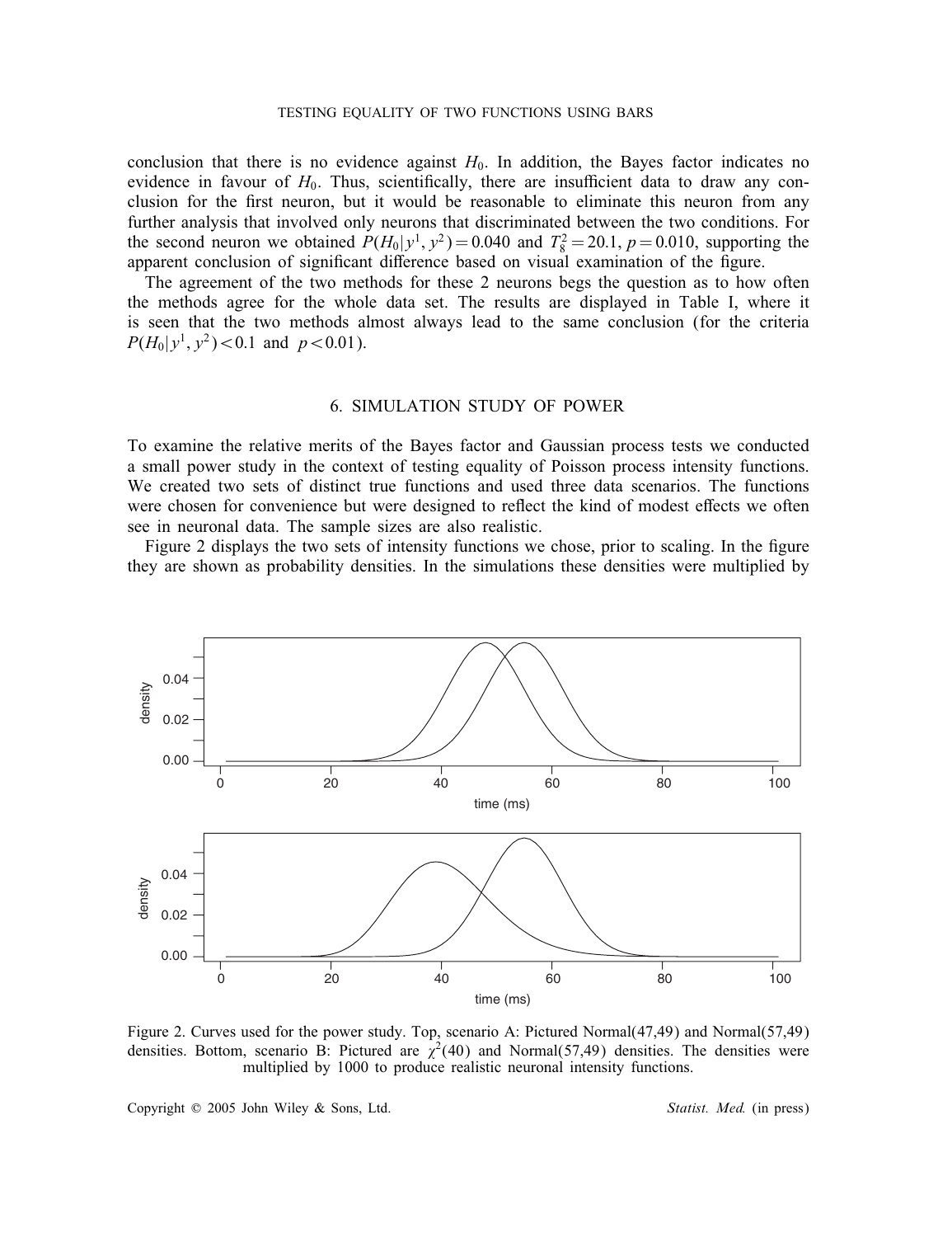Table II. Probability of rejecting  $H_0$  for scenario A with  $\alpha = 0.05$ , for various sample sizes (number of trials)  $r$ .

|                         | $r=15$ | $r = 30$ | $r = 50$ |
|-------------------------|--------|----------|----------|
|                         | 0.73   | 0.82     | 0.91     |
| Bayes factor<br>$T_k^2$ | 0.58   | 0.79     | 0.88     |

Table III. Probability of rejecting  $H_0$  for scenario A with  $\alpha = 0.01$ , for various sample sizes (number of trials)  $r$ .

|                      | $r=15$ | $r = 30$ | $r = 50$ |
|----------------------|--------|----------|----------|
|                      | 0.69   | 0.79     | 0.86     |
| Bayes factor $T_k^2$ | 0.43   | 0.76     | 0.82     |

Table IV. Probability of rejecting  $H_0$  for scenario B with  $\alpha = 0.05$ , for various sample sizes (number of trials)  $r$ .

|              | $r=15$ | $r = 30$ | $r = 50$ |
|--------------|--------|----------|----------|
| Bayes factor | 0.86   | 0.98     | 0.99     |
| $T_k^2$      | 0.79   | 0.96     | 0.99     |

Table V. Probability of rejecting  $H_0$  for scenario B with  $\alpha = 0.01$ , for various sample sizes (number of trials)  $r$ .

|              | $r=15$ | $r = 30$ | $r = 50$ |
|--------------|--------|----------|----------|
| Bayes factor | 0.75   | 0.89     | 0.95     |
| $T_k^2$      | 0.68   | 0.91     | 0.94     |

1000, which produces the realistic maximal firing rate of 57 spikes/s. We computed the power of each test when each was adjusted to have size (type I error)  $\alpha = 0.05$  or  $\alpha = 0.01$  for sample sizes (number of trials)  $r = 15, 30, 50$ . Specifically, given intensity functions  $\lambda^1(t)$  and  $\lambda^2(t)$ , for  $j = 1, 2$  we computed r replications of Poisson process data based on  $\lambda^{j}(t)$ . For each such pair of sets of r Poisson event times we performed the Bayes factor and Gaussian process  $(T_k^2)$  tests at level  $\alpha$ . This process was repeated 1000 times to determine the probability of rejecting  $H_0$ .

The results are given in Tables II–V. They show that both of these tests have good power against realistic alternatives. For sample sizes of  $r = 30$  or more the power is very high. The Bayes factor has consistently higher power than the Gaussian process test. However, for sample sizes of  $r = 30$  or more the distinction becomes negligible.

We also conducted additional simulation studies, trying more complex (wiggly) alternative scenarios in an attempt to find cases for which the Gaussian process test had substantially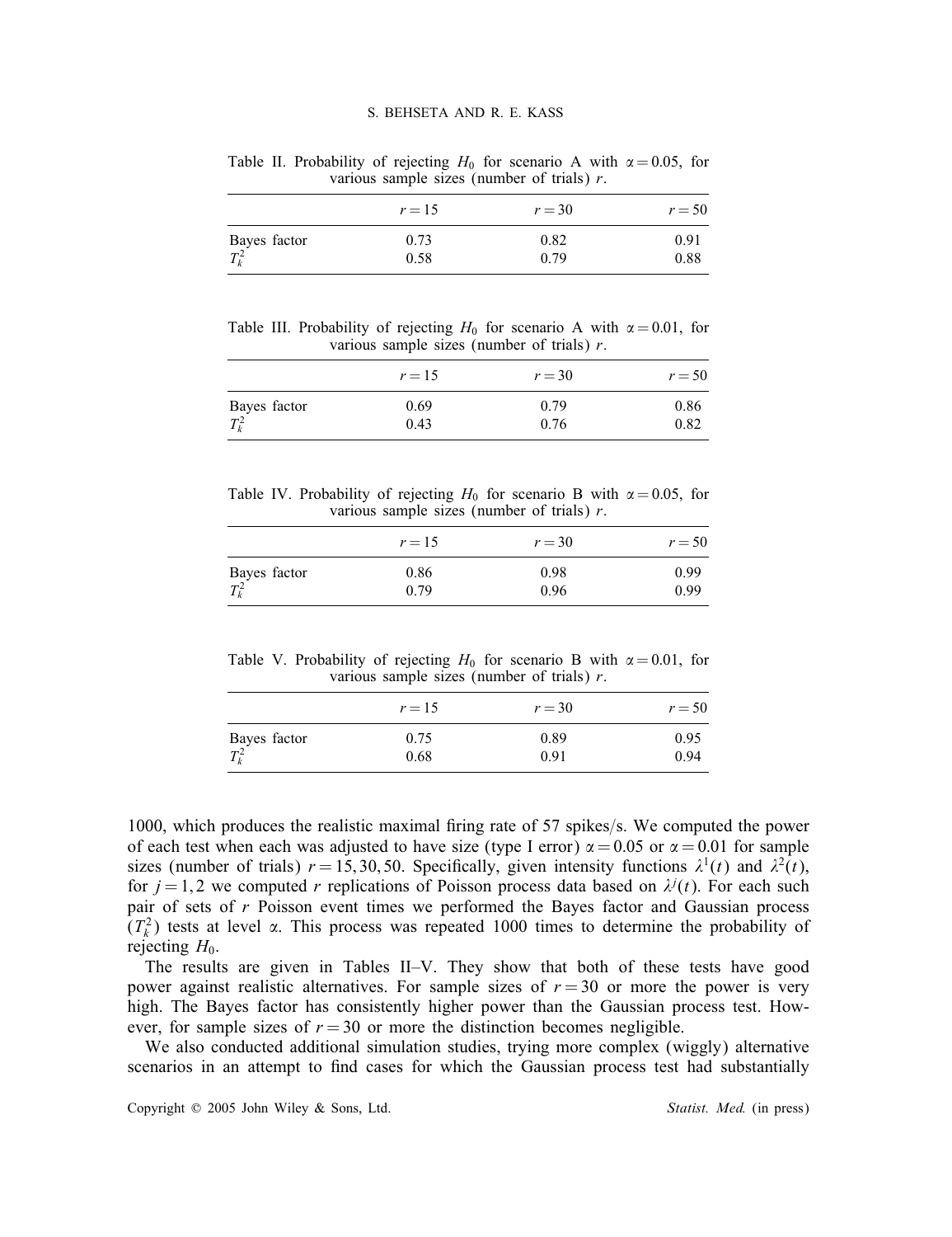greater power than the Bayes factor. We were unsuccessful. In the overwhelming majority of cases, the results were close to the ones we reported here. In one case the power of the  $T<sup>2</sup>$ procedure was negligibly (0.02) larger than the power of the Bayes factor test, when  $r = 15$ .

## 7. DISCUSSION

We have presented two methods of testing equality of two functions non-parametrically, based on BARS. Both methods appear to work well, and they agreed closely in the data set we examined. For small samples the Bayes factor is slightly more powerful. On the other hand, the Gaussian process test has the advantage (an advantage at least to many practitioners) that it is based on familiar p-values. Its avoidance of the same-knot-set assumption might help it adapt better to certain functions. This becomes an important point when one considers the variability among many functions: our experience with multiple curve-tting [2] suggests that same-knot-set assumption may undersmooth parts of data by imposing too many knots. However, we were unable to construct a pair of functions for which the Gaussian process test had substantially greater power than the Bayes factor.

Our emphasis has been on testing equality of two Poisson process intensity functions in the context of neurophysiology. For screening of large numbers of neurons, based on this work, we would recommend the use of the Gaussian process test with  $p = 0.01$ . Cases involving more delicate scientific questions, where equality of intensity functions is considered an important possibility, are different. There it would likely be preferable to rely on the Bayes factor, which provides an assessment of the probability in favour of  $H_0$ . An additional possibility would be to devise a method of computing the Bayes factor that would be applicable even if the knot sets were distinct. We leave that to future efforts.

We used the BIC to define our Bayes factor, citing previous work to justify our equation (6). Equation (4) involves a substantial summation, so that accumulation of errors is possible. We did not investigate the accuracy of our approximation. Instead, we relied on our simulation study as a strong indication that the approach is useful.

### **REFERENCES**

- 1. DiMatteo I, Genovese CR, Kass RE. Bayesian curve tting with free-knot splines. *Biometrika* 2001; 88: 1055 –1073.
- 2. Behseta S, Kass RE, Wallstrom G. Hierarchical models for assessing variability among functions. *Biometrika*, in press.
- 3. Kass RE, Ventura V, Cai C. Statistical smoothing of neuronal data. *NETWORK*: *Computation in Neural Systems* 2003; 14:5-15.
- 4. Kass RE, Wallstrom G. Invited comment on 'Spline Adaptation in Extended Linear Models' by Mark H. Hansen and Charles Kooperberg. *Statistical Science* 2002; 17:24 –29.
- 5. Kaufman CG, Ventura V, Kass RE. Spline-based nonparametric regression for periodic functions and its application to directional tuning of neurons. *Statistics in Medicine*, in press.
- 6. Wallstrom GL, Kass RE, Miller A, Cohn JF, Fox NA. Correction of ocular artifacts in the EEG using Bayesian adaptive regression splines. In *Case Studies in Bayesian Statistics*, vol. VI. Gatsonis C, Carriquiry A, Higdon D, Kass RE, Pauler D, Verdinelli I (eds). 2002, in press.
- 7. Zhang X, Roeder K, Wallstrom G, Devlin B. Integration of association statistics over genomic regions using Bayesian adaptive regression splines. *Human Genomics* 2003; 1:20 –29.
- 8. Wallstrom GL, Kass RE, Liebner J. A portable C implementation of BARS with R and S wrappers. *Journal of Statistical Software*, accepted.
- 9. Fan J, Lin S. Test of signicance when data are curves. *Journal of the American Statistical Association* 1998; 93:1007–1021.

Copyright  $\oslash$  2005 John Wiley & Sons, Ltd. **Statist. Med.** (in press)